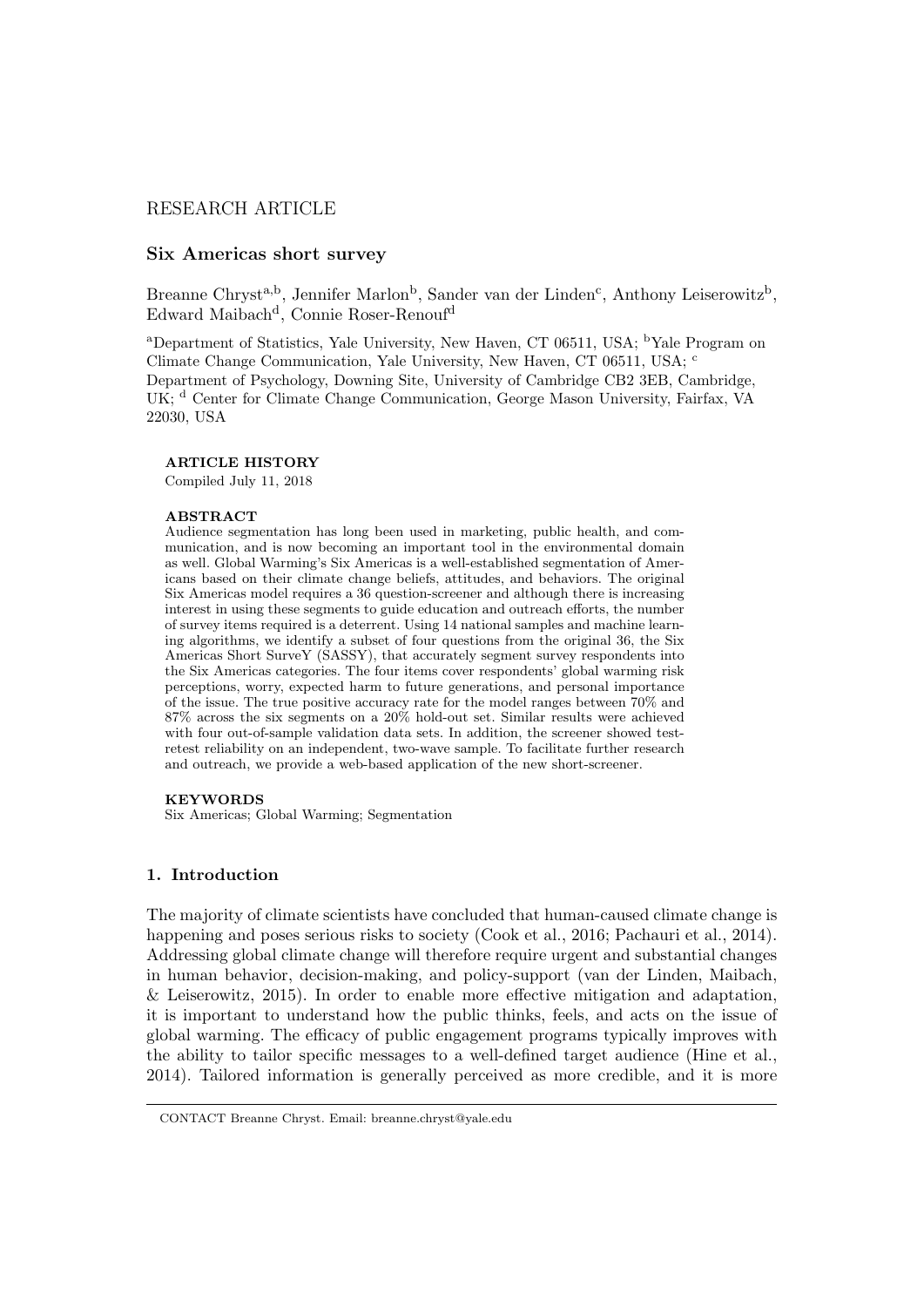likely to be read and recalled. Communication campaigns that employ audience segmentation have proven successful not only in changing perceptions, but in changing behavior, in domains from politics to public health (Harris, Lock, Phillips, Reynolds, & Reynolds, 2010; Maibach, Weber, Massett, Hancock, & Price, 2006; Noar, Benac, & Harris, 2007). The process of segmentation involves identifying (within a target population) relatively homogeneous subgroups that share similar psychographic profiles. Understanding the unique beliefs, attitudes, and behaviors of each subgroup then allows for the development of tailored frames and communications. For example, prior research has shown that framing climate change as a health, national security, or environmental issue can have diverging effects on different audiences (Myers, Nisbet, Maibach, & Leiserowitz, 2012).

A comprehensive and well-known inventory of American views on global warming was conducted jointly by the Yale Program on Climate Change Communication and the George Mason University Center for Climate Change Communication (Maibach, Leiserowitz, Roser-Renouf, & Mertz, 2011). Since 2008, 14 nationally-representative surveys of American adults that include a large number of identical questions have been carried out (see Leiserowitz, Maibach, Roser-Renouf, Feinberg, and Rosenthal  $(2016)$ ). An audience segmentation analysis of the first survey  $(n=2,164)$  that was applied to each subsequent survey  $(n>18,000)$  identified six unique "interpretive communities" within society who each respond to the issue of global warming in their own distinct ways; the "Six Americas" (Leiserowitz, 2005; Maibach et al., 2011; Roser-Renouf, Stenhouse, Rolfe-Redding, Maibach, & Leiserowitz, 2014). The original Six Americas model used 36 variables to classify respondents into segments based on Latent Class Analysis (LCA) using the LatentGold 4.5 software (Magidson & Vermunt, 2002; Vermunt & Magidson, 2002) (Maibach et al., 2011). The survey items cover a wide range of global warming beliefs, risk perceptions, policy support, and behaviors. The six segments range from those very concerned about global warming to those who are strongly opposed to taking action against global warming (Fig. 1). The six segments are the Alarmed, the Concerned, the Cautious, the Disengaged, the Doubtful, and the Dismissive. Each segment differs meaningfully in their beliefs, attitudes, issue involvement, behaviors, and policy-preferences about climate change (Maibach et al., 2011; Roser-Renouf et al., 2014). For example, the Alarmed segment includes those individuals who are most convinced that human-caused climate change is happening, are highly engaged with the issue, and ready to take action. In contrast, the Dismissive are on the other end of the spectrum, and strongly believe that global warming is not happening or human-caused and actively oppose any action on climate change (Maibach et al., 2011). Individuals in the middle four groups vary in their sense of urgency or certainty about the problem, and tend to display lower personal and political engagement than those in the extreme categories (Leiserowitz, 2005).

### FIGURE 1 HERE

The Six Americas instrument was originally developed to profile the American population, and has been used for that purpose to support an array of research, education, and communication efforts by scholars, practitioners, and decision makers (Akerlof, Bruff, & Witte, 2011; Costello, 2014; Fisher, 2014; Leiserowitz et al., 2016; Maibach et al., 2011). The method has also been used to profile specific sub-populations, such as American zoo, national park, and aquarium visitors (Kelly et al., 2014; Schweizer, Davis, & Thompson, 2013) and agricultural agents (Bowers, Monroe, & Adams, 2016), it's been used to study specific audience segments, such as the the Alarmed (Doherty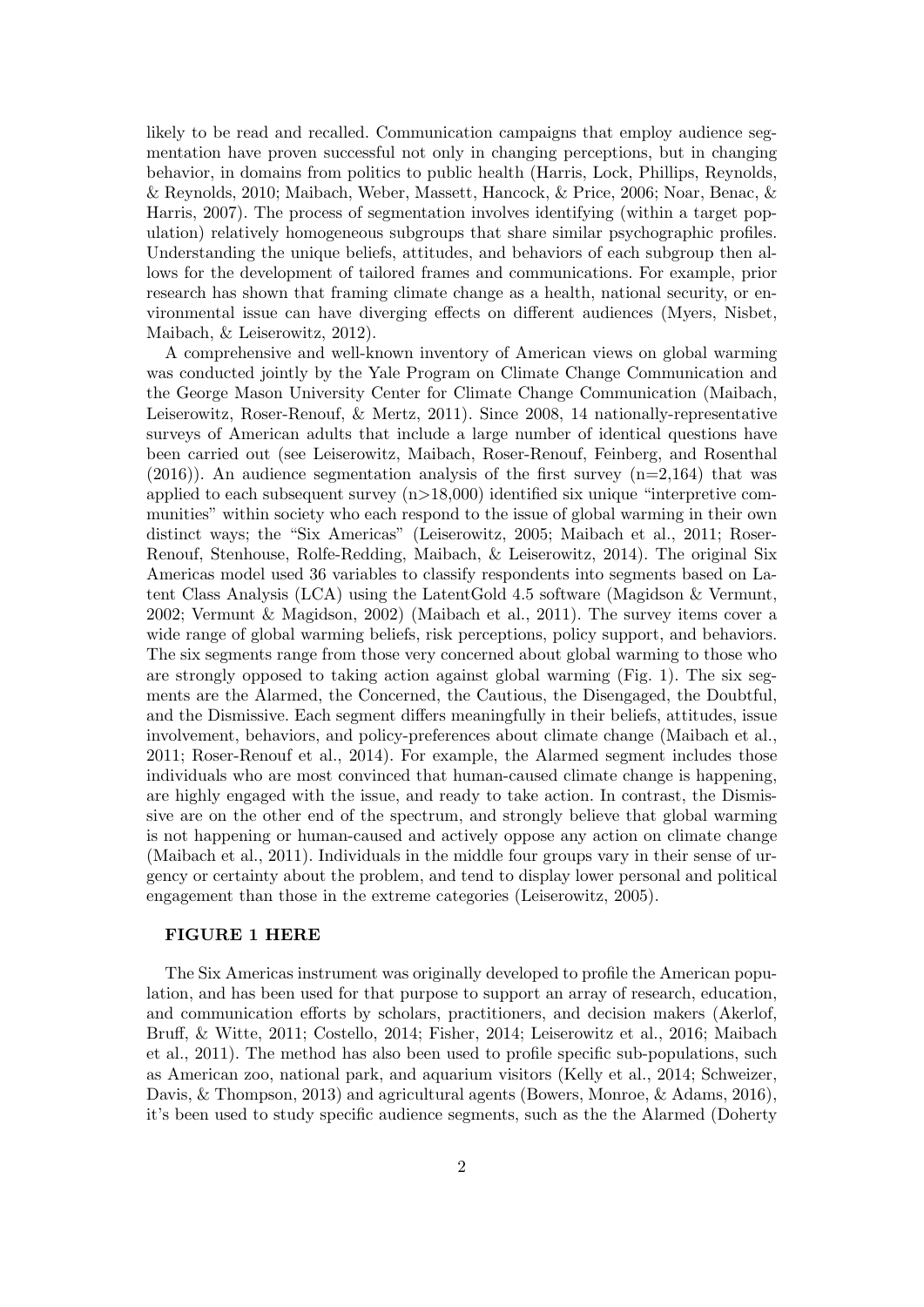& Webler, 2016), and used changes in audience composition as an outcome measure to assess the impact of targeted education interventions (Flora et al., 2014).

Recently, a growing interest in the value of tailoring communications about climate change to specific audiences has led to the development of segmentation studies around the world (Hine et al., 2014). For example, one study in Australia identified four segments in the Australian population based on knowledge of and concern about climate change (Ashworth, Jeanneret, Gardner, & Shaw, 2011). A more recent study identified "Six Australias", analogous to the Six Americas (Morrison, Duncan, Sherley, & Parton, 2013). In Germany, five segments - notably missing a dismissive group were identified, based on beliefs, attitudes, and media consumption (Metag, Füchslin,  $\&$  Schäfer, 2015). Six segments were also identified in India, using clustering analysis, ranging from the Informed to the Disengaged (Leiserowitz, Thaker, Feinberg, & Cooper, 2013). A recent study in Singapore identified three segments, the concerned, the disengaged, and the passive (Detenber, Rosenthal, Liao, & Ho, 2016) and the British Broadcasting Company conducted a segmentation analysis with over 33,000 residents from six countries in Asia (BBC Media Action., 2013) with the explicit aim of developing more effective communication strategies.<sup>1</sup> Segmentation analyses have also been applied to various sub-populations, such as US corn belt farmers' views on climate change (Arbuckle et al., 2014). In short, regardless of the population or exact number of segments, scholars around the world have found audience segmentation to be a valuable tool, whether for assessing current issue understanding, developing communication strategies, or developing new messages to advance dialogue and action.

The effectiveness of a segmentation tool depends on the development of a measure that is concise, reliable, and valid in describing individual differences in public opinion, including cognitive and affective issue engagement, and behavior (Slater, 1996). This need, and the growing interest in climate change audience segmentation in particular, motivates our current work. In particular, more empirical research on shorter versions of the original 36-item screener have been called for (Hine et al., 2014), especially since the length of the full 36-item survey may be prohibitive in many research studies. Moreover, in light of "Big Data" opportunities, there is an increasing demand for short measures of psychological constructs and scales that are not cognitively taxing or time-consuming. A shorter Six Americas survey instrument would make segmentation feasible for diverse researchers, and would allow them to quickly gauge the range and distribution of climate opinions held by audiences of interest. Previous work by Maibach, et al. identified a reduced set of 15 items, the Reduced Discriminant Model Tool (RDM), for identifying the Six Americas (Maibach et al., 2011). The principal aim of this research is to identify the smallest subset of the 15-item RDM Tool capable of identifying each of the six segments with sufficient accuracy, defined as roughly 70% accurately categorized respondents in each of the six segments on out-of-sample validation data (Fawcett, 2006; Kleinbaum & Klein, 2010). Accordingly, we advance a new screener tool that achieves this goal with only four survey items.

<sup>&</sup>lt;sup>1</sup>It should be noted that attitudes toward climate change in Western nations are structured differently than in non-Western nations.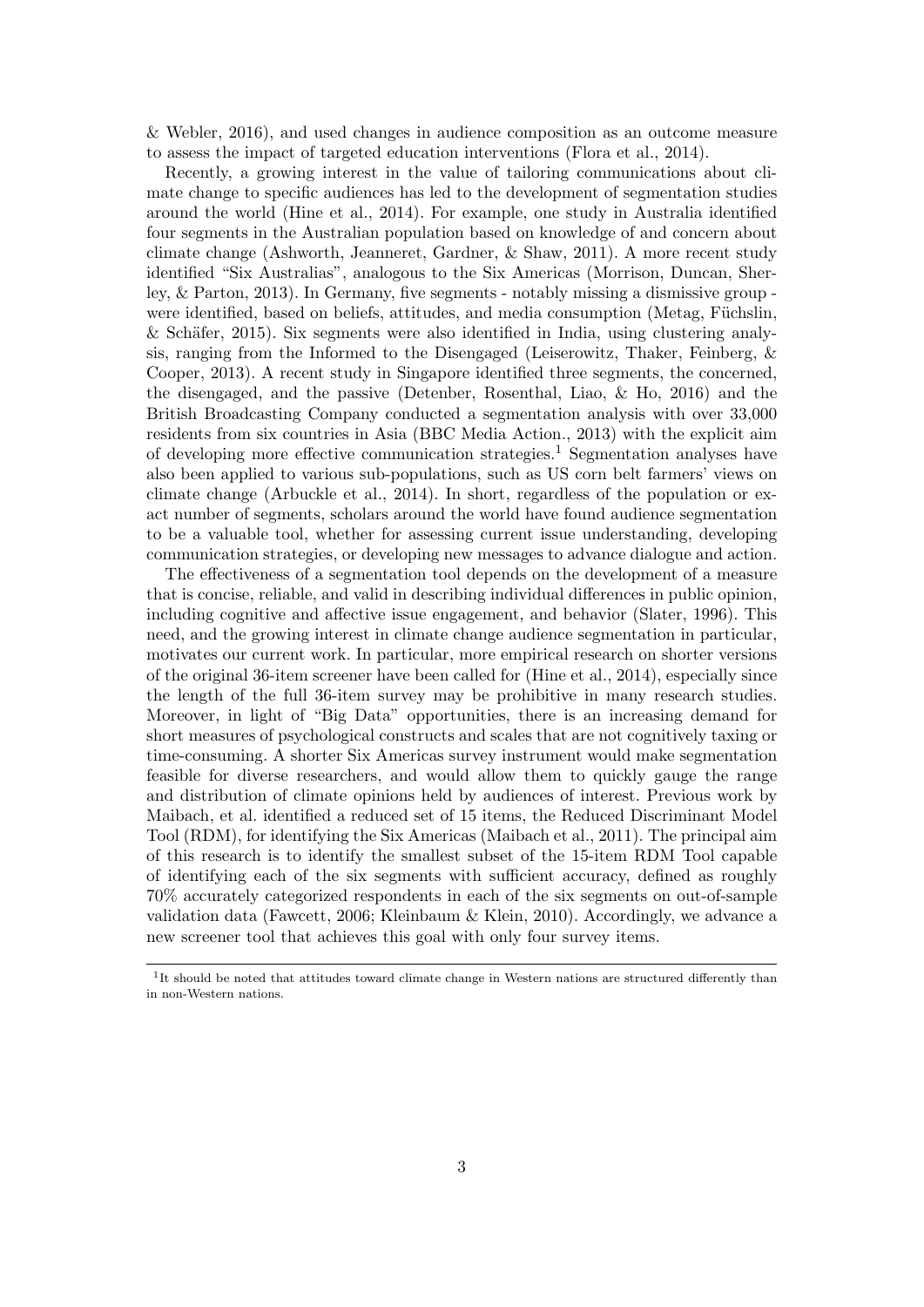# 2. Methods

#### 2.1. Data and Sample

To develop the Six Americas short survey we use data from 14 nationally representative opinion surveys of American adults conducted between 2008 and 2016 (Table 1). Thirteen of the fourteen surveys were probability-based and conducted online (by GfK Knowledge Networks). One survey was conducted by telephone using the same wording as the online panel surveys (by Abt SRBI). All observations that were missing an assigned Six Americas segmentation were excluded from the analysis (423 observations across 9 surveys). We focus our analysis on the fifteen questions from the Reduced Discriminant Model (Maibach et al., 2011). In total, there are 41 item nonresponses, roughly 0.3% of the data. These missing observations were filled using hot deck imputation (Myers, 2011), which fills the missing responses with those from respondents that are otherwise similar, based on their responses to the other survey items (Cranmer, Gill, Jackson, Murr, & Armstrong, 2016; Cranmer & Gill, 2013).

We evaluate the test-retest reliability of the model using observations collected by the George Mason University Center for Climate Change Communication in February and March of 2017. This survey was administered online with a 14-21 day follow-up. We focus our test-retest analysis on the control group from this experiment  $(n=241)$ . This research received ethical approval from the Yale Institutional Review Board.

#### Table 1 HERE

#### 2.2. Empirical strategy

#### 2.2.1. Variable Selection using Supervised Machine Learning

The construction of a classification procedure from a set of data for which the correct classes are known is often referred to as supervised machine learning (Michie, Spiegelhalter, & Taylor, 1994). We implement a version of this approach using the existing Six Americas segments as the known classes. To validate our model we rely on cross-validation, a two-stage process including a training stage and a testing stage. In the training stage, a classifier algorithm is developed using the responses (data points) from individual participants and the correct categories associated with them to learn a specific pattern for how the data points map onto the categories. Once the classifier is trained, it then acts as a function to take in additional data points and produce the predicted classifications. We use cross-validation to perform the analysis on one subset of the data (the training set) and subsequently evaluate the performance of the model on the other subset (the testing set). Finally, to avoid biasing our ultimate model choice, we validated the chosen model on held-out samples. In contrast with standard selection methods (e.g., correlation, stepwise regression), a (supervised) machine learning approach can be evaluated by its effectiveness in making accurate predictions using new, independent samples.

Our model was trained and tested on the first 11 of the 14 surveys. The October 2015 survey, which included just the 15 items from the Reduced Discriminant Model, was withheld from the training of the model and used for validation purposes. The most recent surveys from March and November of 2016 were also withheld for validation to test the accuracy of the final model. The remaining 11 surveys were separated into two non-overlapping sets, 80% of the observations in a training set and 20% in a testing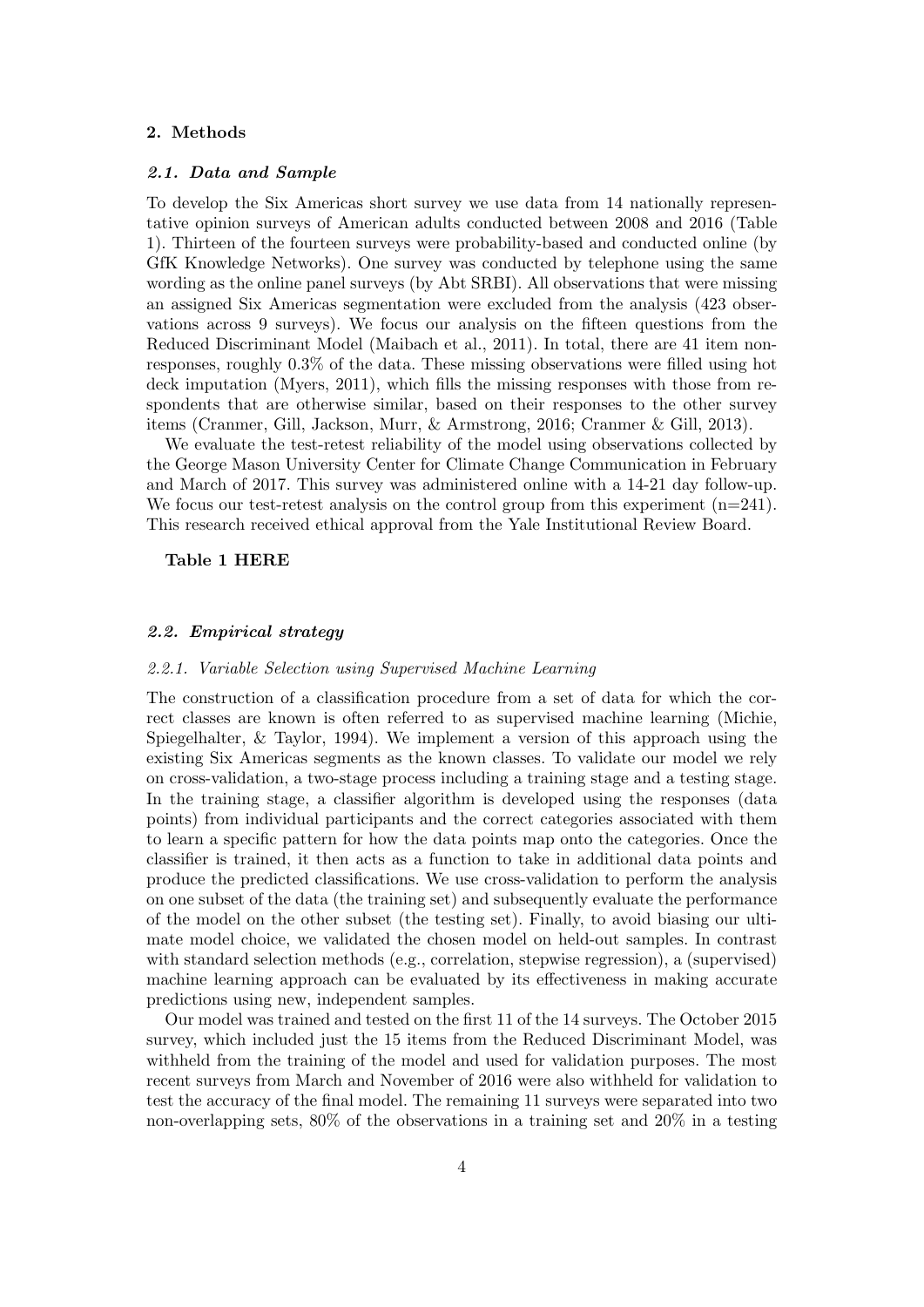set (Pentreath, 2015), using the R package caret, such that the distribution of the Six Americas segments was approximately constant between the two sets.

The analysis was conducted in R and focused on the 15 questions included in the Reduced Discriminant Model. A generalized boosted regression modeling (GBM) algorithm (200 trees, 10-fold cross validation, multinomial distribution) was employed to identify the key variables for predicting segment membership (Kuhn, 2008). GBM is a broad method that uses classification and regression trees (boosting refers to an ensemble method where final predictions are the result of aggregated predictions from individual models). For a user-friendly introduction to machine learning, regression trees, and classification please see Strobl, Malley, and Tutz (2009). Whereas traditional ensemble techniques such as random forests rely on simple averaging of the models, gradient boosted machines consecutively fit new models to provide a more accurate estimate of the response variable (Natekin & Knoll, 2013). Specifically, we implemented the GBM package in R (Friedman, 2001; Ridgeway, 2007).

## 2.2.2. Six Americas Categorization using Multinomial Logistic Regression

In the second part of the analysis, multinomial-logistic regression models were iteratively fit to the data using Six Americas segmentation as the dependent variable and the top variables from the previous GBM procedure as independent variables. That is, the first model was fit using just the top variable; the second with the top two, etc., the next variable on the list was added to the model in order until satisfactory accuracy, roughly 70%, was achieved (Bekkar, Djemaa, & Alitouche, 2013; Fawcett, 2006; Kleinbaum & Klein, 2010). Multinomial-logistic regression identifies group membership for multi-class dependent variables (Venables & Ripley, 2013). The model achieved our pre-specified level of accuracy using the top four variables. The top four variables were used in a multinomial-logistic regression model that achieved the desired accuracy for both within- and out-of-sample test data. In short, we use a multinomial logistic regression to generate coefficients (odds-ratios) for each of the four questions. The (multi-class) dependent variable for the multinomial regression is the Six Americas (six categories). Based on the responses to the 4 items, the oddsratios predict the likelihood of membership into each of the six categories (e.g. the odds of being in the Disengaged vs. the Alarmed). The highest odds-ratios across the four questions are used to classify respondents into one of the Six Americas segments.

# 3. Results

Results indicate that four variables are sufficient to identify the Six Americas. The four questions include respondents' worry about global warming, risk perceptions of the impact that global warming will have on them personally and on future generations, and personal importance of the issue. Our model achieves a minimum of 70% true positive rate, i.e., the proportion of accurately labeled respondents, in each of the Six Americas segments on a test set and very similar results on four out of sample validation sets. The model coefficients, listed as odds ratios with the Alarmed segment as the base, are shown in Table 2. The coefficients can be interpreted as follows: If a respondent answered "Not at all" versus "Don't know" to the question "How much do you think global warming will harm you personally?" the odds of being classified in the Dismissive segment (versus the Alarmed) increase by a factor of 22.56 to 1.

### Table 2 HERE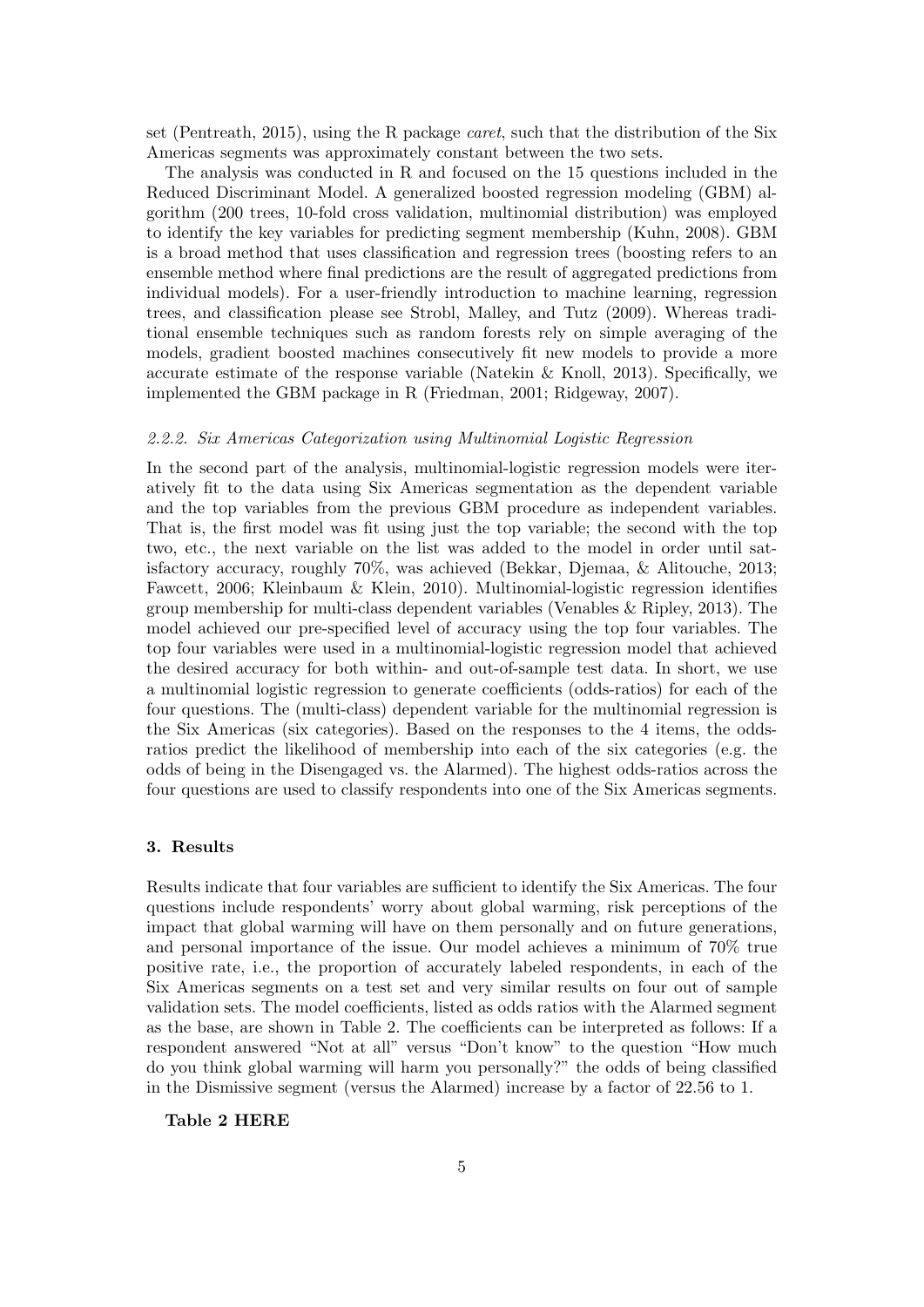To evaluate model performance we fit five separate testing/validation sets. The first set is the 20% holdout from surveys 1-11, called the "test set." The second, third, and fourth were all nationally representative surveys, two that segmented respondents based on the 15 item RDM screener from October 2015 and November 2016 (Appendix, Tables A1 and A3) and one using the full 36 item survey from March 2016 (Appendix, Table A2). A fourth set was a representative state-wide survey of Colorado conducted in 2013 (Leiserowitz, Feinberg, Howe, & Rosenthal, 2013) (Appendix, Table A4).

Several model performance measures were calculated for the test set data, including confusion matrices, precision, recall,  $F_1$ -scores, and average accuracy. The average accuracy, or the average per-category effectiveness of the classifier, for the four questions screener is 0.91 (Sokolova & Lapalme, 2009). The confusion (or "error") matrix describes the performance of a classification model on a set of test data by listing the true positive, false positive, true negative, and false negative values of the model fit. Here the values in the diagonal represent the true positives, the off-diagonal column entries are false negatives, and the off-diagonal row entries represent false positives (Table 3). The precision metric measures the class agreement with the labels, while recall measures the effectiveness of the classifier in identifying true positives, and the  $F_1$ -score measures the relationship between the classifier and the data's labels. The macro-level versions (i.e., measures of the model fit over all six segments) are each adjusted for multi-class classifiers using the sums of the per-class decisions (Sokolova & Lapalme, 2009). For reference, we list the expected value for each of the macrolevel measures if the observations were classified at random in Table 4 (Rickert, 2016). From Table 5 it is clear that the model performs best in the Dismissive category, with precision, recall, and  $F_1$ -score all near 0.9, and least well in the Doubtful segment, with all three measures around 0.7.

The model showed a high level of  $accuracy<sup>2</sup>$  classifying respondents in a) the test set (Table 3), b) the 15 item screener survey from October 2015 (Appendix, Table A1), and c) on an out-of-sample surveys from March 2016 (Appendix, Table A2). The model has a true positive rate of at least 69% in each of the six segments for all three nationally representative out of sample validation data sets. The state-wide telephone survey from Colorado faired slightly worse, with a 62% true positive rate for the Disengaged segment but higher (68%-85%) for all other segments. The lower accuracy on this set may be due to the survey method, phone versus online or the limited geography of the sample (Colorado versus national). <sup>3</sup>

Table 3 HERE

Table 4 HERE

#### Table 5 HERE

We also evaluated the test-retest reliability of the model with an online study (n=241). The observations were taken 14-21 days apart, each using our short screener for segment identification. We evaluated performance using pearson's product-moment correlation coefficient. The correlation between the two segment fits is  $(r=0.66)$ ; the full confusion matrix is listed in the appendix.

<sup>2</sup>We also tested a six-item screener, incorporating introductory items: "Do you believe that global warming is happening" and "assuming global warming is happening, do you believe it is human-caused?" The accuracy of this model is similar and the relevant statistics can be found in the Appendix Tables B1 through B3.

<sup>3</sup>Phone surveys are less likely to elicit "Don't know" responses, which is an important identifier for the Disengaged segment.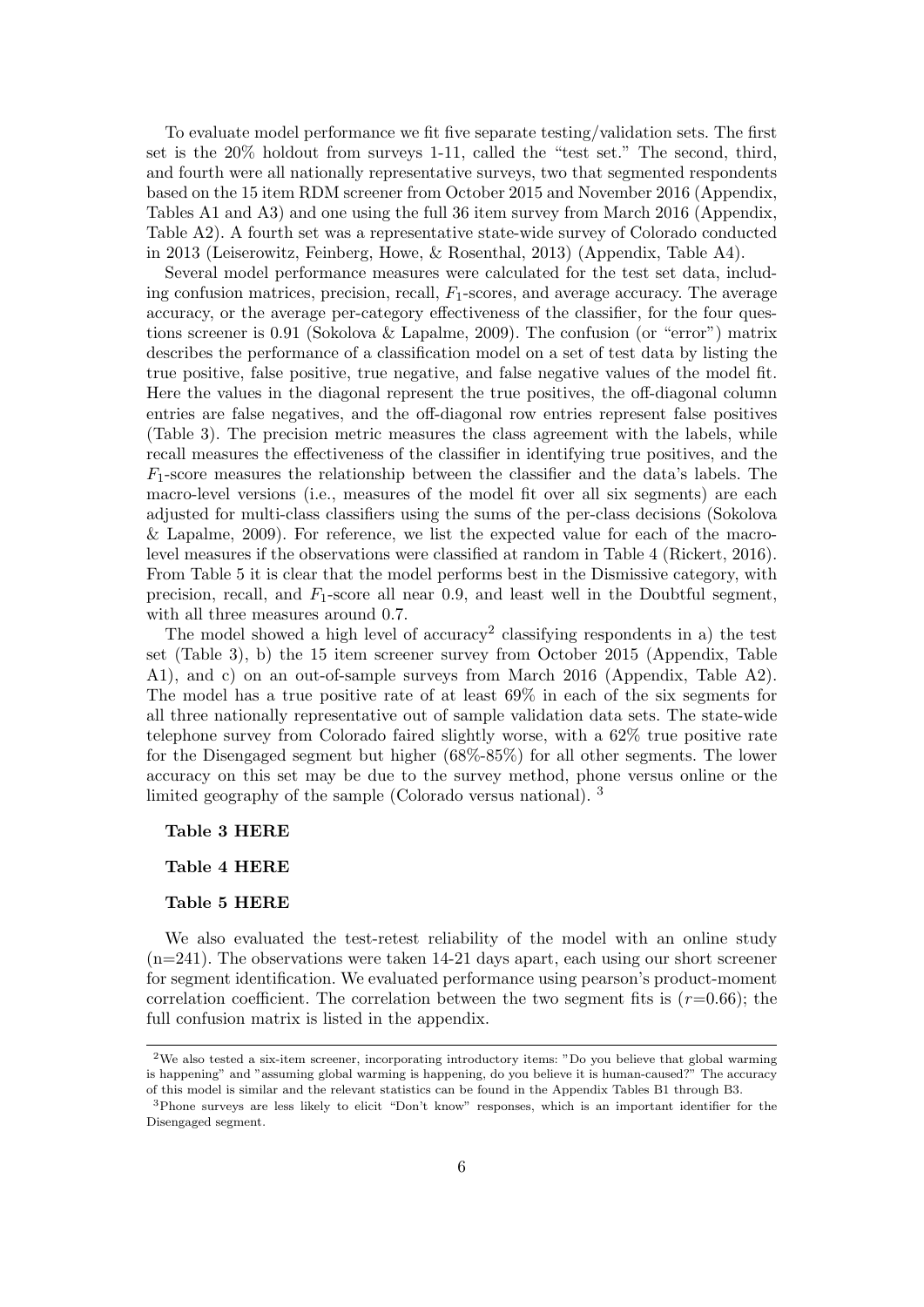## 4. Discussion

In this study we have developed and validated a new four-item screener to accurately segment the American public into one of Global Warming's Six Americas, originally identified in Maibach et al. (Maibach et al., 2011) with 36 items. Using these four questions, a true positive rate was achieved of around 70 percent across all six segments in the hold-out data, with the highest accuracy  $(> 0.85)$  found among the Dismissive. Moreover, although it is possible to increase overall classification accuracy by adding more relevant questions to the screener, the performance of the 4-item tool compares favorably to the much longer 15-item "Reduced Discriminant" screener, which reported an average classification accuracy of 83.8 percent for the overall sample, ranging from 0.60 to 0.97 across the six segments (Maibach et al., 2011). Across all samples, the average accuracy of the 4-item screener ranges from 0.77 (Colorado phone survey) to 0.94 (October 2015 RDM). The lowest true positive accuracy amongst online surveys occurs for the Doubtful segment, with the lowest hit rate of 0.69 in the March 2016 data (which is consistent with the 15-item tool (Maibach et al., 2011)). The lowest hit rate for the test-retest and telephone surveys occurs in the Disengaged category, having a true positive rate of 0.62 in the Colorado survey and 0.5 in the test-retest survey, though it is important to consider that the Disengaged segment (as fit by the first survey and 36 question screener respectively) represented a very small proportion of both samples, 1% and 2% respectively.

The current study also complements other recent research. For example, Swim and Geiger (2017) highlight positive correlations between the full 36-item screener and self-categorization into the Six Americas using a single-item (Swim & Geiger, 2017). Although promising, internal reliability cannot be estimated when researchers use single items. Nonetheless, it is worth noting that although the Spearman's correlations between our four-item and the 36-item screener are substantially higher (0.89-0.92 vs. 0.67-0.82), the test-retest reliability between Swim and Geiger's (2017) single-item measure and the current 4-item screener are similar  $(0.67 \text{ vs. } 0.66)$ .

The short segmentation tool provides a new, cost-effective survey instrument for understanding diverse public perceptions about climate change that is consistent with the literature. For example, risk perception, worry, and personal importance have long been identified as important predictors of climate change engagement and policy support (Ding, Maibach, Zhao, Roser-Renouf, & Leiserowitz, 2011; Malka, Krosnick, & Langer, 2009; Roser-Renouf et al., 2014; Smith & Leiserowitz, 2014; van der Linden, 2017). While social marketing tools like audience segmentation are sometimes characterized as forms of "data mining" that lack a theoretical basis, variations in beliefs, attitudes, and behaviors identified through the Six Americas segmentation have already been shown to reflect meaningful differences in risk perceptions and decision making across a variety of applications (Myers et al., 2012; Roser-Renouf et al., 2014). Indeed, two well-established theoretical dimensions underpin the Six Americas (Roser-Renouf et al., 2014), namely; attitudinal valence (the inclination to accept or reject climate science) and issue involvement (cognitive and affective issue engagement). The 4-item screener covers both attitudinal valence as well as issue involvement, which we define by the extent to which people think about and have firm beliefs (i.e. attitudinal certainty) about the issue of climate change (Roser-Renouf et al., 2014). For example, the SASSY screener accurately captures the proportion of Disengaged as identified by the full screener (Fig. 1). The disengaged are particularly characterized by a frequent "don't know" response, which in our view reflects low belief certainty and low issue involvement. It is of course possible to maintain a different definition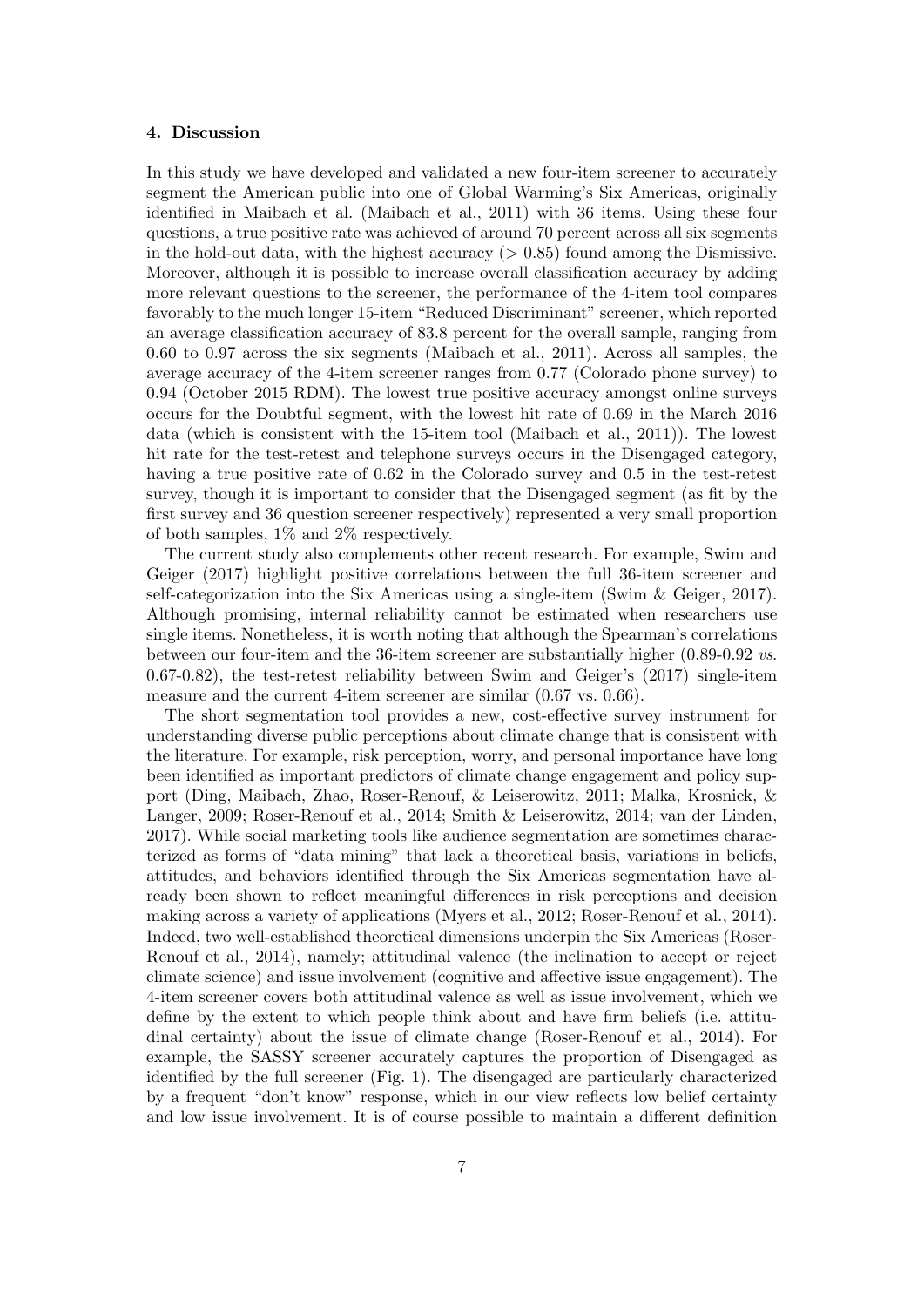of issue engagement. For example, some scholars have argued that many Americans might consider themselves disengaged for alternative reasons, such as prioritizing other issues, not knowing what to do about climate change, or lacking a general sense of self-efficacy (Swim & Geiger, 2017). In other words, our definition of the disengaged, in both the short and full screener, may underestimate the true proportion of disengaged in the population if these broader dimensions are considered, given that people's selfcategorization into the Six Americas may differ from the screeners' (Swim & Geiger, 2017). However, it is worth noting that in the current screener, those individuals who do have opinions but aren't engaged, are more likely to end up in the Cautious category. We therefore encourage further work to assess whether these definitional issues are consequential in accurately representing how people respond to information about climate change. Further research on the Six Americas is likely to strengthen and add to the theoretical development of the literature on risk and science communication, opinion leadership, information-processing and social influence and persuasion.

Aside from the conceptual contribution, an interesting methodological question is how the machine learning method adopted in the current paper compares to more traditional approaches used in model selection, such as stepwise regression (where predictors are included or deleted one at a time in successive order). Forward or backwards stepwise regression is often used to select the "best" model with a set of q predictors. Although there are parallels between tree building and stepwise regression, scholars increasingly warn against the use of stepwise regression methods because they capitalize on sampling error, which leads to overfitting and poor out-of-sample prediction accuracy (Strobl, Malley, & Tutz, 2009; Thompson, 1995). Unlike stepwise regression, the gradient boosted machine learning approach employed in the current paper has the advantage of averaging over a large number of (decision tree) models.<sup>4</sup> Furthermore, in comparison, a stepwise regression approach selected a model that retained nearly all of the 15-item screener variables. This is not entirely surprising, as the inclusion of more variables leads to a relatively greater amount of model fit (e.g., as measured by  $R^2$ ). Yet, the goal of the SASSY screener is to accurately classify respondents in new samples with the least number of questions rather than optimizing the amount of variance the variables can explain in current samples. In addition, stepwise regression methods also suffer from order effects whereas the advantage of ensemble methods (which employ parallel tree models) is that the order effects counterbalance, so that the overall importance ranking of the variables is much more reliable across samples (Strobl et al., 2009). In short, we note that there are a number of important advantages to a machine learning approach, including the use of training and (unseen) holdout datasets to evaluate predictive accuracy, a reduced risk of overfitting, greater model stability, and the fact that it requires fewer distributional assumptions.

To further support the current research, we have developed a web application that gives users the ability to find their Six Americas segment by taking this short screener. It also allows researchers to input their own survey data (with proper formatting) and receive a dataset with the respondents' segments appended as output. (The application can be accessed here http://climatecommunication.yale.edu/ visualizations-data/sassy/.) We look forward to future research and practice exploring the value of Global Warming's Six Americas in predicting and explaining how the public responds to and engages with the issue of climate change.

<sup>4</sup>An all-possible-subset regression using Dominance analysis (Budescu, 1993) yielded a similar 4-item ranking, but this approach suffers from some of the same shortcomings (Matsuki, Kuperman, & Van Dyke, 2016).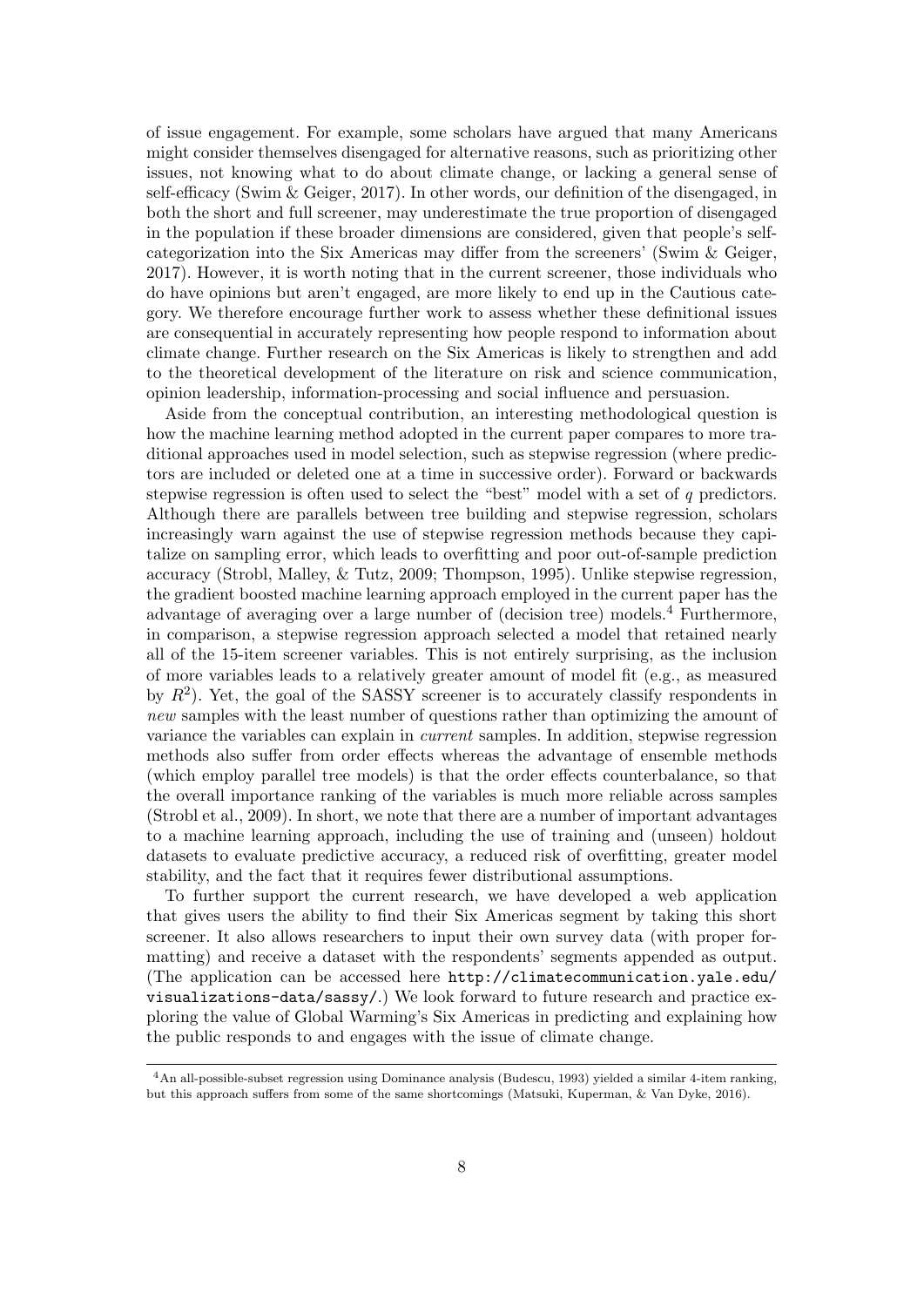### References

- Akerlof, K., Bruff, G., & Witte, J. (2011). Audience segmentation as a tool for communicating climate change. Park Sci,  $28(1)$ , 56–64.
- Arbuckle, J., Hobbs, J., Loy, A., Morton, L. W., Prokopy, L., & Tyndall, J. (2014). Understanding corn belt farmer perspectives on climate change to inform engagement strategies for adaptation and mitigation. Journal of Soil and Water conservation, 69 (6), 505–516.
- Ashworth, P., Jeanneret, T., Gardner, J., & Shaw, H. (2011). Communication and climate change: What the australian public thinks. Report No. EP112769. Canberra: CSIRO Publishing.
- BBC Media Action. (2013). Climate asia methodology series. regional segment profiles. BBC Media Action, London, UK.
- Bekkar, M., Djemaa, H. K., & Alitouche, T. A. (2013). Evaluation measures for models assessment over imbalanced datasets. J Inf Eng Appl,  $\beta(10)$ .
- Bowers, A. W., Monroe, M. C., & Adams, D. C. (2016). Climate change communication insights from cooperative extension professionals in the us southern states: finding common ground. Environmental Communication, 10 (5), 656–670.
- Budescu, D. V. (1993). Dominance analysis: A new approach to the problem of relative importance of predictors in multiple regression. Psychological bulletin,  $114(3)$ , 542.
- Cook, J., Oreskes, N., Doran, P. T., Anderegg, W. R., Verheggen, B., Maibach, E. W., . . . others (2016). Consensus on consensus: a synthesis of consensus estimates on human-caused global warming. Environmental Research Letters, 11 (4), 048002.
- Costello, C. (2014). Why are we still debating climate change. CNN. com. Online at http://www. cnn. com/2014/02/24/opinion/costello-debate-climate-change/, accessed February, 24 , 2014.
- Cranmer, S., Gill, J., Jackson, N., Murr, A., & Armstrong, D. (2016). hot.deck: Multiple hotdeck imputation [Computer software manual]. Retrieved from https://CRAN.R-project .org/package=hot.deck (R package version 1.1)
- Cranmer, S. J., & Gill, J. (2013). We have to be discrete about this: A non-parametric imputation technique for missing categorical data. British Journal of Political Science,  $43(02)$ ,  $425-449$ .
- Detenber, B., Rosenthal, S., Liao, Y., & Ho, S. S. (2016). Climate and sustainability— audience segmentation for campaign design: Addressing climate change in singapore. International Journal of Communication, 10, 23.
- Ding, D., Maibach, E. W., Zhao, X., Roser-Renouf, C., & Leiserowitz, A. (2011). Support for climate policy and societal action are linked to perceptions about scientific agreement. Nature Climate Change, 1 (9), 462–466.
- Doherty, K. L., & Webler, T. N. (2016). Social norms and efficacy beliefs drive the alarmed segment [rsquor] s public-sphere climate actions. Nature Climate Change, 6(9), 879–884.
- Fawcett, T. (2006). An introduction to roc analysis. Pattern recognition letters, 27(8), 861– 874.
- Fisher, D. (2014). Global warming theories + political reality = tesla subsidies. Forbes. com. Online at https://www.forbes.com/sites/danielfisher/2014/04/05/global-warming -theories-political-reality-tesla-subsidies/#77f365976be3, accessed January.
- Flora, J. A., Saphir, M., Lapp´e, M., Roser-Renouf, C., Maibach, E. W., & Leiserowitz, A. A. (2014). Evaluation of a national high school entertainment education program: The alliance for climate education. Climatic change, 127 (3-4), 419–434.
- Friedman, J. H. (2001). Greedy function approximation: a gradient boosting machine. Annals of statistics, 1189–1232.
- Harris, P., Lock, A., Phillips, J. M., Reynolds, T. J., & Reynolds, K. (2010). Decision-based voter segmentation: an application for campaign message development. European Journal of Marketing, 44 (3/4), 310–330.
- Hine, D. W., Reser, J. P., Morrison, M., Phillips, W. J., Nunn, P., & Cooksey, R. (2014). Audience segmentation and climate change communication: conceptual and methodological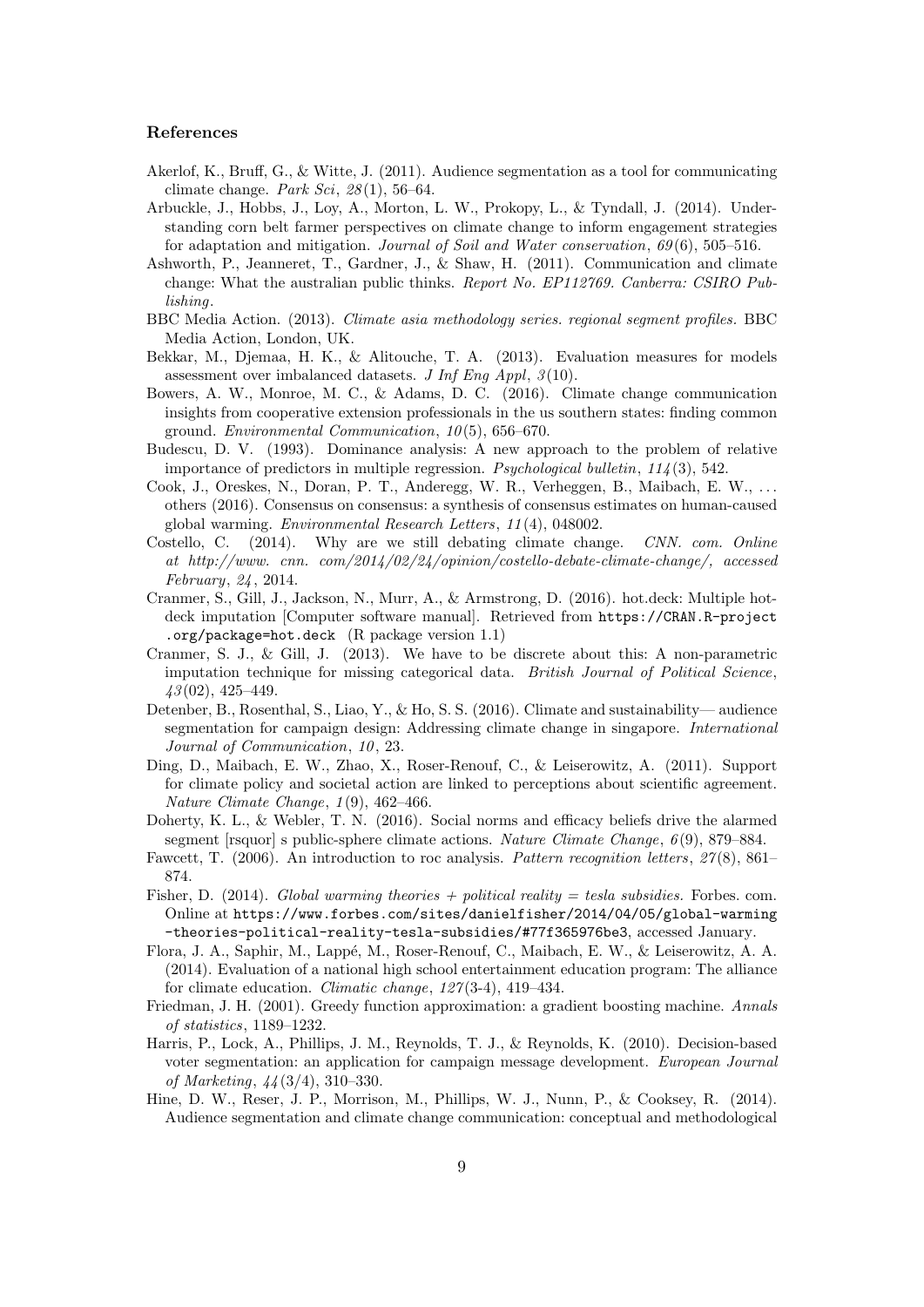considerations. Wiley Interdisciplinary Reviews: Climate Change, 5 (4), 441–459.

- Kelly, L.-A. D., Luebke, J. F., Clayton, S., Saunders, C. D., Matiasek, J., & Grajal, A. (2014). Climate change attitudes of zoo and aquarium visitors: implications for climate literacy education. Journal of Geoscience Education, 62(3), 502-510.
- Kleinbaum, D. G., & Klein, M. (2010). Introduction to logistic regression. In Logistic regression (pp. 1–39). Springer.
- Kuhn, M. (2008). Caret package. Journal of Statistical Software, 28 (5), 1–26.
- Leiserowitz, A., Feinberg, G., Howe, P., & Rosenthal, S. (2013). Climate change in the coloradan mind: July 2013.
- Leiserowitz, A., Maibach, E., Roser-Renouf, C., Feinberg, G., & Rosenthal, S. (2016). Climate change in the american mind: March, 2016. Yale University and George Mason University. New Haven, CT: Yale Program on Climate Change Communication.
- Leiserowitz, A., Thaker, J., Feinberg, G., & Cooper, D. (2013). Global warmings six indias. Yale University, New Haven, CT.
- Leiserowitz, A. A. (2005). American risk perceptions: Is climate change dangerous? Risk analysis, 25 (6), 1433–1442.
- Magidson, J., & Vermunt, J. K. (2002). Latent class modeling as a probabilistic extension of k-means clustering. Quirks Marketing Research Review, 20 , 77–80.
- Maibach, E. W., Leiserowitz, A., Roser-Renouf, C., & Mertz, C. (2011). Identifying like-minded audiences for global warming public engagement campaigns: An audience segmentation analysis and tool development. PloS one,  $6(3)$ , e17571.
- Maibach, E. W., Weber, D., Massett, H., Hancock, G. R., & Price, S. (2006). Understanding consumers' health information preferences development and validation of a brief screening instrument. Journal of health communication, 11 (8), 717–736.
- Malka, A., Krosnick, J. A., & Langer, G. (2009). The association of knowledge with concern about global warming: Trusted information sources shape public thinking. Risk Analysis,  $29(5)$ , 633–647.
- Matsuki, K., Kuperman, V., & Van Dyke, J. A. (2016). The random forests statistical technique: An examination of its value for the study of reading. Scientific Studies of Reading,  $20(1), 20-33.$
- Metag, J., Füchslin, T., & Schäfer, M. S. (2015). Global warmings five germanys: A typology of germans views on climate change and patterns of media use and information. Public understanding of science, 0963662515592558.
- Michie, D., Spiegelhalter, D. J., & Taylor, C. C. (1994). Machine learning, neural and statistical classification.
- Morrison, M., Duncan, R., Sherley, C., & Parton, K. (2013). A comparison between attitudes to climate change in australia and the united states. Australasian Journal of Environmental  $Management, 20(2), 87-100.$
- Myers, T. A. (2011). Goodbye, listwise deletion: Presenting hot deck imputation as an easy and effective tool for handling missing data. Communication Methods and Measures,  $5(4)$ , 297–310.
- Myers, T. A., Nisbet, M. C., Maibach, E. W., & Leiserowitz, A. A. (2012). A public health frame arouses hopeful emotions about climate change. Climatic Change, 113 (3-4), 1105– 1112.
- Natekin, A., & Knoll, A. (2013). Gradient boosting machines, a tutorial. Frontiers in neurorobotics, 7, 21.
- Noar, S. M., Benac, C. N., & Harris, M. S. (2007). Does tailoring matter? meta-analytic review of tailored print health behavior change interventions. Psychological bulletin, 133 (4), 673.
- Pachauri, R. K., Allen, M. R., Barros, V. R., Broome, J., Cramer, W., Christ, R., ... others (2014). Climate change 2014: synthesis report. contribution of working groups i, ii and iii to the fifth assessment report of the intergovernmental panel on climate change. IPCC.
- Pentreath, N. (2015). Machine learning with spark. Packt Publishing Ltd.
- Rickert, J. (2016). Computing classification evaluation metrics in r (Blog No. March 11). http://blog.revolutionanalytics.com/2016/03/com class eval metrics r.html.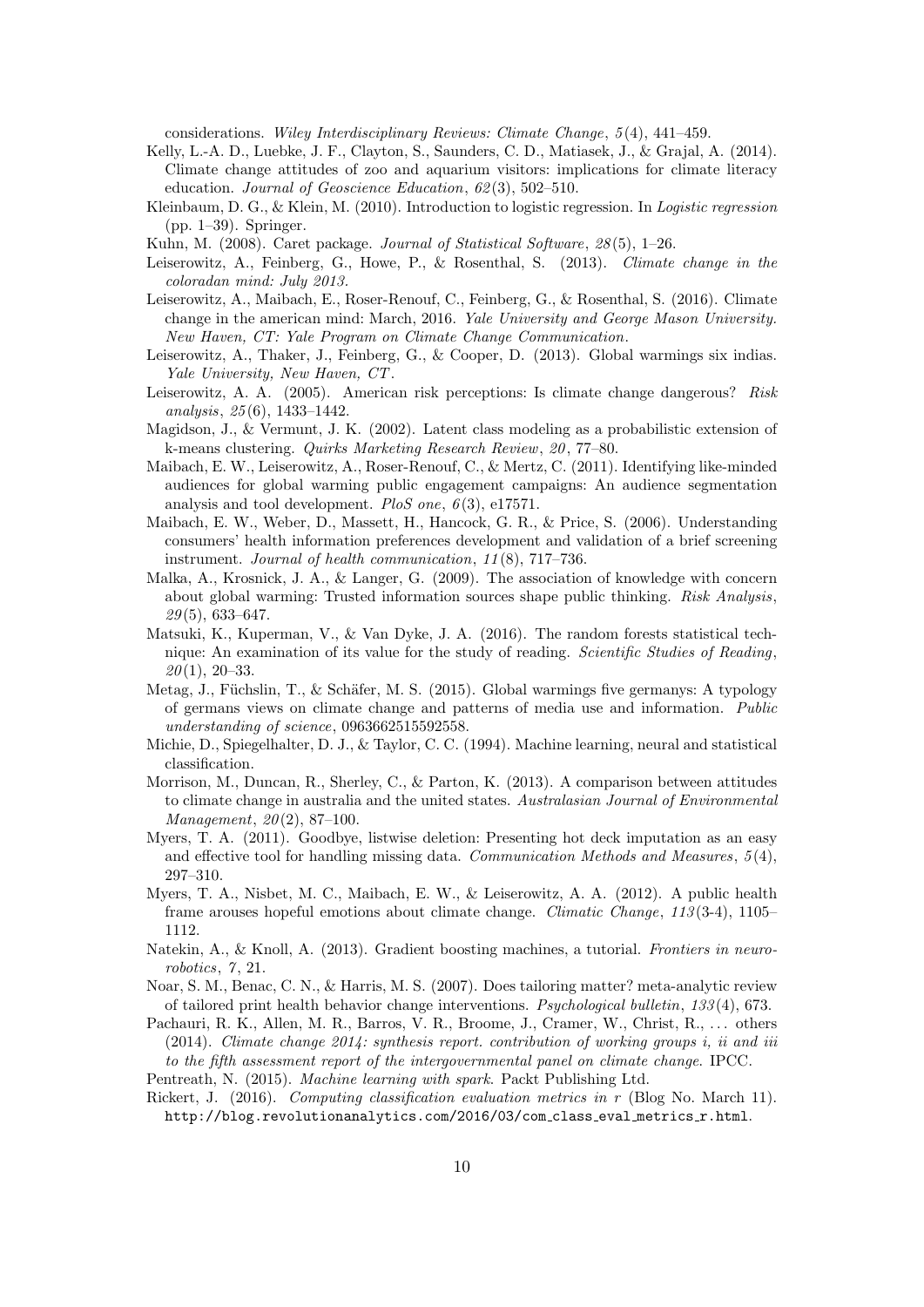- Ridgeway, G. (2007). Generalized boosted models: A guide to the gbm package. Update,  $1(1)$ , 2007.
- Roser-Renouf, C., Stenhouse, N., Rolfe-Redding, J., Maibach, E. W., & Leiserowitz, A. (2014). Engaging diverse audiences with climate change: message strategies for global warming's six americas.
- Schweizer, S., Davis, S., & Thompson, J. L. (2013). Changing the conversation about climate change: A theoretical framework for place-based climate change engagement. Environmental Communication: A Journal of Nature and Culture,  $7(1)$ , 42-62.
- Slater, M. D. (1996). Theory and method in health audience segmentation. Journal of health  $communication, 1(3), 267-284.$
- Smith, N., & Leiserowitz, A. (2014). The role of emotion in global warming policy support and opposition. Risk Analysis,  $34(5)$ , 937–948.
- Sokolova, M., & Lapalme, G. (2009). A systematic analysis of performance measures for classification tasks. Information Processing & Management,  $45(4)$ ,  $427-437$ .
- Strobl, C., Malley, J., & Tutz, G. (2009). An introduction to recursive partitioning: rationale, application, and characteristics of classification and regression trees, bagging, and random forests. Psychological methods, 14 (4), 323.
- Swim, J. K., & Geiger, N. (2017). From alarmed to dismissive of climate change: A single item assessment of individual differences in concern and issue involvement. Environmental Communication, 11 (4), 568–586.
- Thompson, B. (1995). Stepwise regression and stepwise discriminant analysis need not apply here: A quidelines editorial. Sage Publications Sage CA: Thousand Oaks, CA.
- van der Linden, S. (2017). Determinants and measurement of climate change risk perception, worry, and concern. Oxford Encyclopedia of Climate Change Communication.
- van der Linden, S., Maibach, E., & Leiserowitz, A. (2015). Improving public engagement with climate change: Five best practice insights from psychological science. Perspectives on Psychological Science,  $10(6)$ , 758–763.
- Venables, W. N., & Ripley, B. D. (2013). Modern applied statistics with s-plus. Springer Science & Business Media.
- Vermunt, J. K., & Magidson, J. (2002). Latent class cluster analysis. Applied latent class analysis, 11 , 89–106.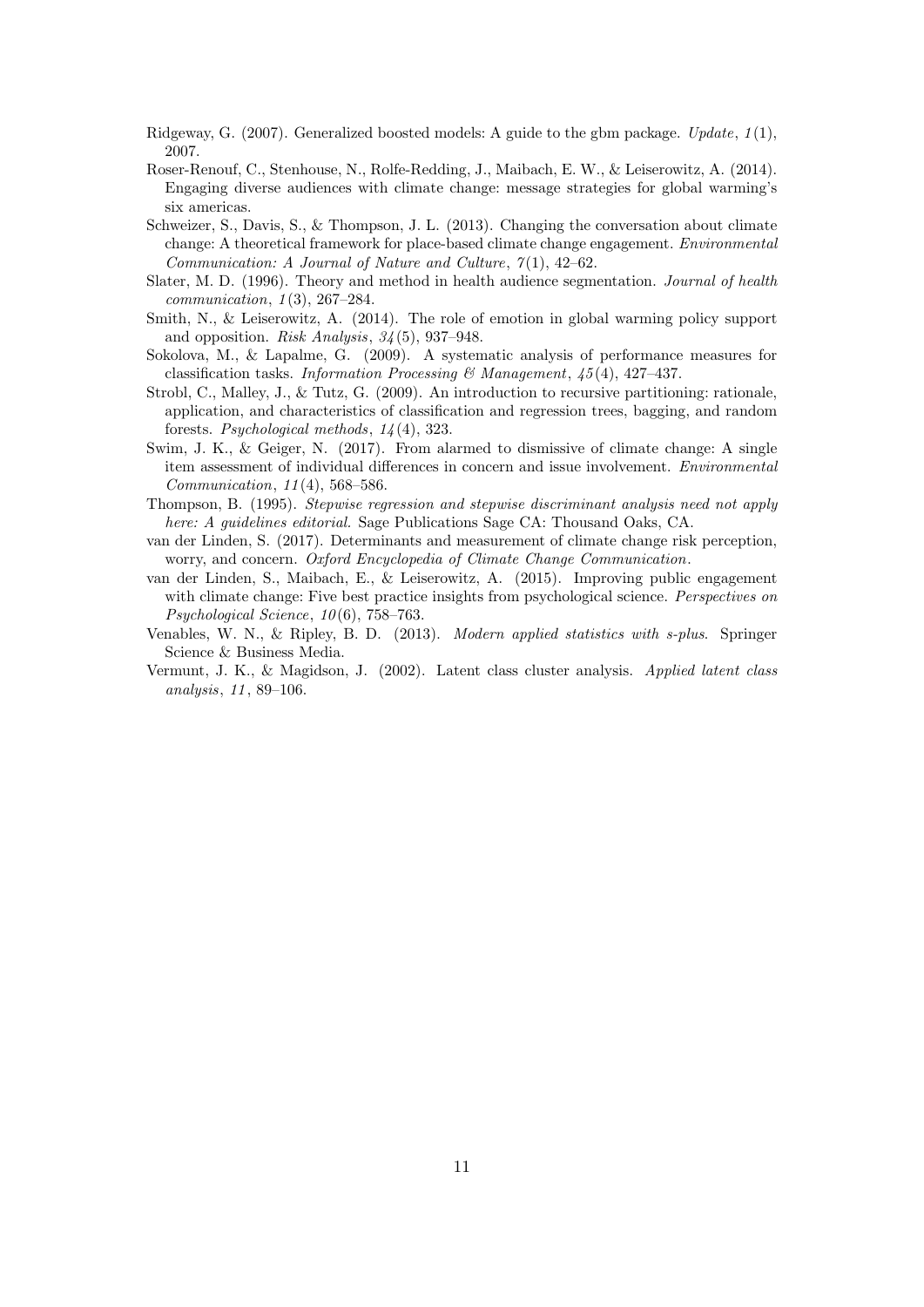|                |                         | ັ         |              |        |                              |
|----------------|-------------------------|-----------|--------------|--------|------------------------------|
| ID             | Time (and mode)         | Domain    | <b>Type</b>  | Sample | Purpose                      |
| $\mathbf{1}$   | October 2008 (online)   | <b>US</b> | Full         | 2139   | Test/Train                   |
| $\overline{2}$ | January 2010 (online)   | <b>US</b> | Full         | 1001   | Test/Train                   |
| 3              | June $2010$ (online)    | US        | Full         | 1024   | Test/Train                   |
| 4              | May $2011$ (online)     | US        | Full         | 486    | Test/Train                   |
| 5              | November 2011 (online)  | <b>US</b> | Full         | 981    | Test/Train                   |
| 6              | April 2012 (online)     | <b>US</b> | Full         | 996    | Test/Train                   |
| 7              | September 2012 (online) | <b>US</b> | Full         | 1058   | Test/Train                   |
| 8              | April 2013 (online)     | US        | Full         | 1035   | Test/Train                   |
| 9              | December 2013 (online)  | <b>US</b> | Full         | 823    | Test/Train                   |
| 10             | October 2014 (online)   | US        | Full         | 1272   | Test/Train                   |
| 11             | March 2015 (online)     | US        | Full         | 1263   | Test/Train                   |
| 12             | October 2015 (online)   | <b>US</b> | <b>RDM</b>   | 1329   | Validation                   |
| 13             | March 2016 (online)     | US        | Full         | 1203   | Validation                   |
| 14             | November 2016 (online)  | US        | <b>RDM</b>   | 1226   | Validation                   |
| 15             | June $2013$ (phone)     | Colorado  | Full         | 780    | Validation                   |
| 16             | February 2017 (online)  | US        | <b>SASSY</b> | 241    | $\operatorname{Test-Retest}$ |

Survey Data

Table 1. Dataset time and mode, domain, sample sizes, and purpose. RDM refers to the 15-item Reduced Discriminant Model from Maibach, et al. 2011. SASSY refers to the 4-item Six Americas Short Survey described in this work.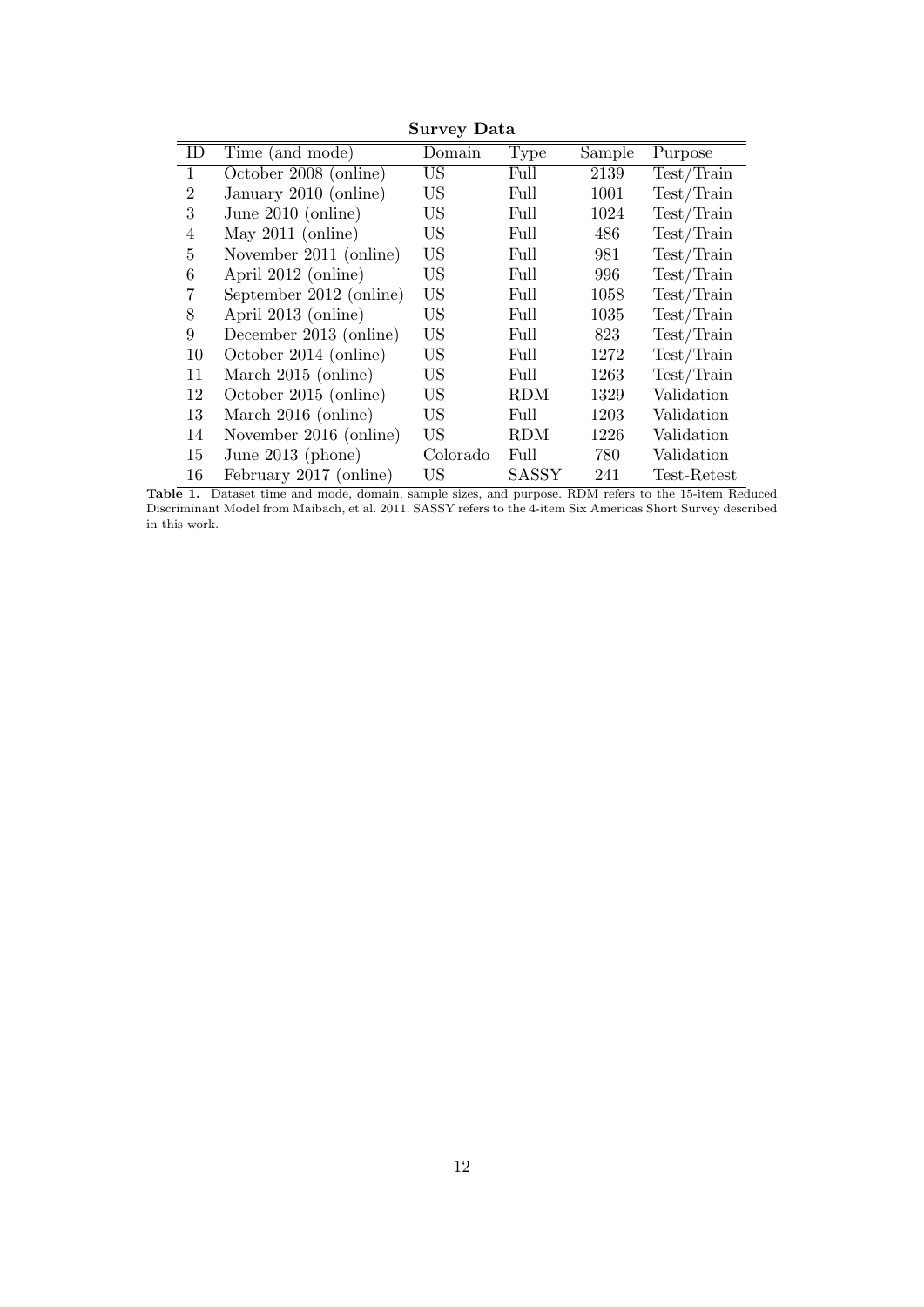|                                                             |               |                      |                     | Six Americas Segment: |                                     |                     |
|-------------------------------------------------------------|---------------|----------------------|---------------------|-----------------------|-------------------------------------|---------------------|
|                                                             |               | Conc.                | Caut.               | Diseng.               | Doubt.                              | Dismis.             |
| How much do                                                 | Not at all    | 1.20<br>(1.20)       | 34.71***<br>(1.23)  | $0.02***$<br>(6.82)   | $17.61***$<br>(1.25)                | 747.34***<br>(1.27) |
| you think global<br>warming will                            | Only a little | $0.29***$<br>(.66)   | $13.27***$<br>(.65) | $0.04***$<br>(.93)    | $8.21***$<br>(.66)                  | $5.55***$<br>(.71)  |
| harm future<br>generations of                               | A mod. amt.   | 1.38<br>(.31)        | $13.51***$<br>(.37) | $0.00***$<br>(1.02)   | 0.71<br>(.39)                       | $0.27**$<br>(.54)   |
| people?                                                     | A great deal  | $0.38***$<br>(0.24)  | $0.19***$<br>(0.32) | $0.00***$<br>(0.59)   | $0.00***$<br>(0.37)                 | $0.01***$<br>(0.53) |
|                                                             | Not too imp.  | $19.06***$<br>(1.07) | $8.54***$<br>(1.06) | 8.98***<br>(1.08)     | $3.73**$<br>(1.06)                  | 2.14<br>(1.07)      |
| How important<br>is the issue of                            | Somewhat      | $3.13***$<br>(.80)   | $0.28***$<br>(.79)  | 0.49<br>(.83)         | $0.04***$<br>(.80)                  | $0.02***$<br>(.84)  |
| global warming<br>to you                                    | Very          | $0.37***$<br>(.80)   | $0.01***$<br>(.80)  | $0.02***$<br>(.86)    | $0.00***$<br>(.85)                  | $0.00***$<br>(.96)  |
| personally?                                                 | Extremely     | $0.08***$<br>(.81)   | $0.00***$<br>(.87)  | $0.00***$<br>(.99)    | $0.00***$<br>(.99)                  | $0.00***$<br>(1.14) |
| How worried                                                 | Not very      | 0.87<br>(.76)        | $0.40***$<br>(.77)  | $0.42*$<br>(.80)      | $0.09***$<br>(.78)                  | $0.02***$<br>(.79)  |
| are you about<br>global                                     | Somewhat      | $0.41***$<br>(.71)   | $0.03***$<br>(.72)  | $0.03***$<br>(.77)    | $0.00***$<br>(.74)                  | $0.00***$<br>(.93)  |
| warming?                                                    | Very          | $0.12***$<br>(.71)   | $0.01***$<br>(.75)  | $0.00***$<br>(.85)    | $0.00***$<br>(1.29)                 | $0.00***$<br>(4.95) |
|                                                             | Not at all    | 1.12<br>(.32)        | $7.23***$<br>(.39)  | $0.10***$<br>(.51)    | $5.79***$<br>(.41)                  | $22.56***$<br>(.53) |
| How much do                                                 | Only a little | $0.61**$<br>(.23)    | $2.14***$<br>(.30)  | $0.05***$<br>(.40)    | 0.64<br>(.34)                       | 1.58<br>(.54)       |
| you think global<br>warming will<br>harm you<br>personally? | A mod. amt.   | $0.58*$<br>(.22)     | 1.29<br>(.29)       | $0.05***$<br>(.40)    | 0.58<br>(.36)                       | 2.09<br>(.67)       |
|                                                             | A great deal  | $0.28***$<br>(.23)   | 1.31<br>(.33)       | $0.06***$<br>(.58)    | 0.86<br>(.53)                       | 1.57<br>(.99)       |
| Akaike Inf. Crit.                                           | 11,869.920    |                      |                     |                       |                                     |                     |
| Note:                                                       |               |                      |                     |                       | *p < 0.05; **p < 0.01; ***p < 0.001 |                     |

# Multinomial-logistic Model

Table 2. Coefficients are listed as odds-ratios. Conc. is Concerned, Caut. is Cautious, Diseng. is Disengaged, Doubt. is Doubtful, and Dismis. is Dismissive. Reference Category: Alarmed. Reference response by question: Don't know; Not at all important; Not at all worried; Don't know. Standard errors are provided in parenthesis.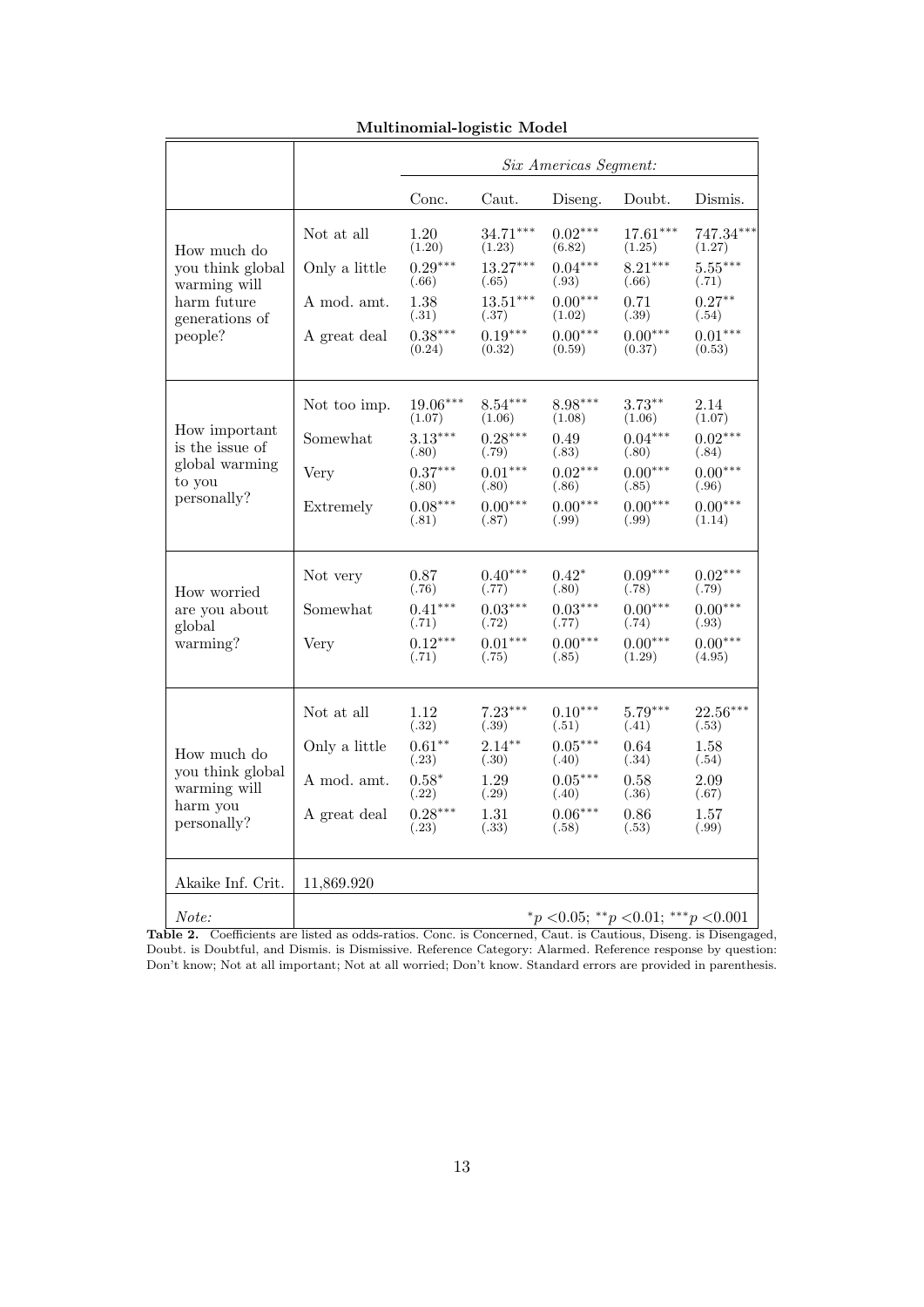|            | <b>Observed</b> |           |          |            |          |            |  |
|------------|-----------------|-----------|----------|------------|----------|------------|--|
| Model      | Alarmed         | Concerned | Cautious | Disengaged | Doubtful | Dismissive |  |
| Alarmed    | 0.73            | 0.09      | 0.01     | 0.00       | 0.01     | 0.00       |  |
| Concerned  | 0.26            | 0.73      | 0.16     | 0.05       | 0.01     | 0.00       |  |
| Cautious   | 0.01            | 0.16      | 0.71     | 0.00       | 0.14     | 0.02       |  |
| Disengaged | 0.00            | 0.03      | 0.00     | 0.82       | 0.06     | 0.00       |  |
| Doubtful   | 0.00            | 0.00      | 0.11     | 0.013      | 0.70     | 0.11       |  |
| Dismissive | $0.00\,$        | $0.00\,$  | 0.01     | 0.00       | 0.08     | 0.87       |  |

Confusion Matrix Test-set

Table 3. Confusion matrix of the 36 item segment fit and the 4 item multinomial-logistic fit for the testing set (20% hold out from surveys 1-11).

| Macro-Performance Measures                       |      |      |      |  |  |  |
|--------------------------------------------------|------|------|------|--|--|--|
| Macro-Precision Macro-Recall Macro- $F_1$ -score |      |      |      |  |  |  |
| Model                                            | 0.76 | 0.76 | 0.76 |  |  |  |
| Expected if Random 0.17                          |      | 0.17 | 0.17 |  |  |  |

Table 4. Macro-performance measures for test set  $(20\% \text{ holdout})$  data for multinomial logistic regression model.

# Performance Measures by Segment validation data set

|                         | <b>Precision</b> Recall $F_1$ -score |      |      |
|-------------------------|--------------------------------------|------|------|
| Alarmed                 | 0.73                                 | 0.79 | 0.76 |
| Concerned               | 0.73                                 | 0.72 | 0.73 |
| Cautious                | 0.71                                 | 0.70 | 0.71 |
| $Disengaged \quad 0.82$ |                                      | 0.76 | 0.79 |
| Doubtful                | 0.70                                 | 0.67 | 0.68 |
| Dismissive              | 0.87                                 | 0.89 | 0.88 |

Table 5. Performance measures for test set  $(20\%$  holdout data) for each segment.

### Appendix A. Tables

|            |         | <u> communications in coccoci solo</u> |          |            |          |            |  |  |  |
|------------|---------|----------------------------------------|----------|------------|----------|------------|--|--|--|
|            |         | <b>Observed</b>                        |          |            |          |            |  |  |  |
| Model      | Alarmed | Concerned                              | Cautious | Disengaged | Doubtful | Dismissive |  |  |  |
| Alarmed    | 0.81    | 0.10                                   | 0.00     | 0.00       | 0.00     | 0.00       |  |  |  |
| Concerned  | 0.19    | 0.76                                   | 0.09     | 0.04       | 0.01     | 0.00       |  |  |  |
| Cautious   | 0.00    | 0.13                                   | 0.82     | 0.02       | 0.14     | 0.00       |  |  |  |
| Disengaged | 0.00    | 0.01                                   | 0.00     | 0.76       | 0.04     | 0.00       |  |  |  |
| Doubtful   | 0.00    | 0.00                                   | 0.08     | 0.18       | 0.78     | 0.00       |  |  |  |
| Dismissive | 0.00    | 0.00                                   | 0.00     | 0.00       | 0.04     | $1.00\,$   |  |  |  |

# Confusion Matrix October 2015 (RDM)

Table A1. Confusion matrix of the 15-item Reduced Discriminant Model (RDM) segment fit and the 4 item multinomial-logistic SASSY fit for the October 2015 survey.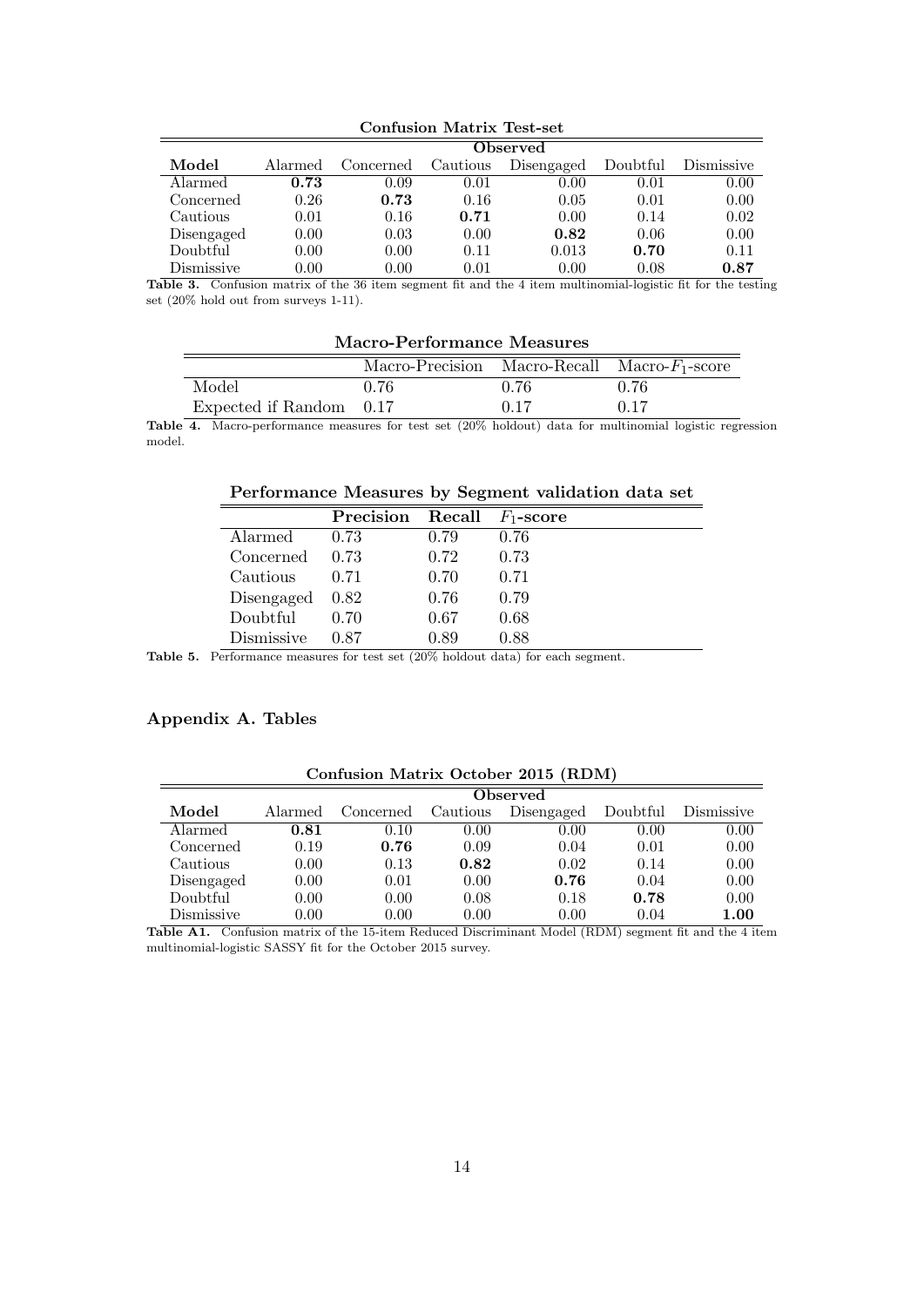|            | Observed |           |          |            |          |            |  |
|------------|----------|-----------|----------|------------|----------|------------|--|
| Model      | Alarmed  | Concerned | Cautious | Disengaged | Doubtful | Dismissive |  |
| Alarmed    | 0.70     | 0.11      | 0.01     | $0.02\,$   | 0.00     | 0.00       |  |
| Concerned  | 0.30     | 0.76      | 0.14     | 0.08       | 0.01     | 0.00       |  |
| Cautious   | 0.00     | 0.12      | 0.74     | 0.02       | 0.20     | 0.01       |  |
| Disengaged | 0.00     | 0.00      | 0.00     | 0.76       | 0.04     | 0.00       |  |
| Doubtful   | 0.00     | 0.00      | 0.11     | 0.13       | 0.69     | 0.08       |  |
| Dismissive | $0.00\,$ | 0.00      | 0.00     | 0.00       | 0.07     | 0.91       |  |

Confusion Matrix March 2016

Table A2. Confusion matrix of the 36 item segment fit and the 4 item SASSY fit for the March 2016 survey.

# Confusion Matrix November 2016

|            |         | <b>Observed</b> |          |            |          |            |  |  |
|------------|---------|-----------------|----------|------------|----------|------------|--|--|
| Model      | Alarmed | Concerned       | Cautious | Disengaged | Doubtful | Dismissive |  |  |
| Alarmed    | 0.80    | 0.07            | 0.01     | 0.02       | 0.00     | 0.00       |  |  |
| Concerned  | 0.20    | 0.78            | 0.10     | 0.05       | 0.00     | 0.00       |  |  |
| Cautious   | 0.00    | 0.13            | 0.78     | 0.02       | 0.08     | 0.01       |  |  |
| Disengaged | 0.00    | 0.01            | 0.00     | 0.73       | 0.07     | 0.00       |  |  |
| Doubtful   | 0.00    | 0.00            | 0.12     | 0.20       | 0.80     | 0.00       |  |  |
| Dismissive | 0.00    | 0.00            | 0.00     | 0.00       | 0.05     | 0.99       |  |  |

Table A3. Confusion matrix of the 15 item RDM segment fit and the 4 item SASSY fit for the November 2016 survey.

Confusion Matrix Colorado

|            | Observed |           |          |            |          |            |  |  |
|------------|----------|-----------|----------|------------|----------|------------|--|--|
| Model      | Alarmed  | Concerned | Cautious | Disengaged | Doubtful | Dismissive |  |  |
| Alarmed    | 0.73     | 0.12      | 0.00     | 0.00       | 0.00     | 0.00       |  |  |
| Concerned  | 0.26     | 0.71      | 0.20     | 0.12       | 0.00     | 0.01       |  |  |
| Cautious   | 0.01     | 0.14      | 0.68     | 0.12       | 0.25     | 0.02       |  |  |
| Disengaged | 0.00     | 0.01      | 0.01     | 0.62       | 0.03     | 0.00       |  |  |
| Doubtful   | 0.00     | 0.00      | 0.11     | 0.12       | 0.69     | 0.12       |  |  |
| Dismissive | 0.00     | 0.01      | 0.01     | 0.00       | 0.03     | 0.85       |  |  |

Table A4. Confusion matrix of the 36 item segment fit and the 4 item SASSY fit for a survey completed in Colorado only.

| <b>Confusion Matrix Test-Retest</b> |         |            |          |            |          |            |  |  |  |
|-------------------------------------|---------|------------|----------|------------|----------|------------|--|--|--|
|                                     |         | First Fit. |          |            |          |            |  |  |  |
| Second Fit.                         | Alarmed | Concerned  | Cautious | Disengaged | Doubtful | Dismissive |  |  |  |
| Alarmed                             | 0.76    | 0.06       | 0.12     | 0.00       | 0.00     | 0.00       |  |  |  |
| Concerned                           | 0.04    | 0.59       | 0.15     | 0.00       | 0.25     | 0.25       |  |  |  |
| Cautious                            | 0.19    | 0.16       | 0.69     | 0.00       | 0.00     | 0.00       |  |  |  |
| Disengaged                          | 0.01    | 0.04       | 0.00     | 0.50       | 0.00     | 0.00       |  |  |  |
| Doubtful                            | 0.00    | 0.04       | 0.02     | 0.00       | 0.67     | 0.30       |  |  |  |
| Dismissive                          | 0.00    | 0.10       | 0.02     | 0.50       | 0.08     | 0.45       |  |  |  |

Table A5. Confusion matrix of the first 4 item segment SASSY fit and the second 4 item segment SASSY fit for the test-retest data.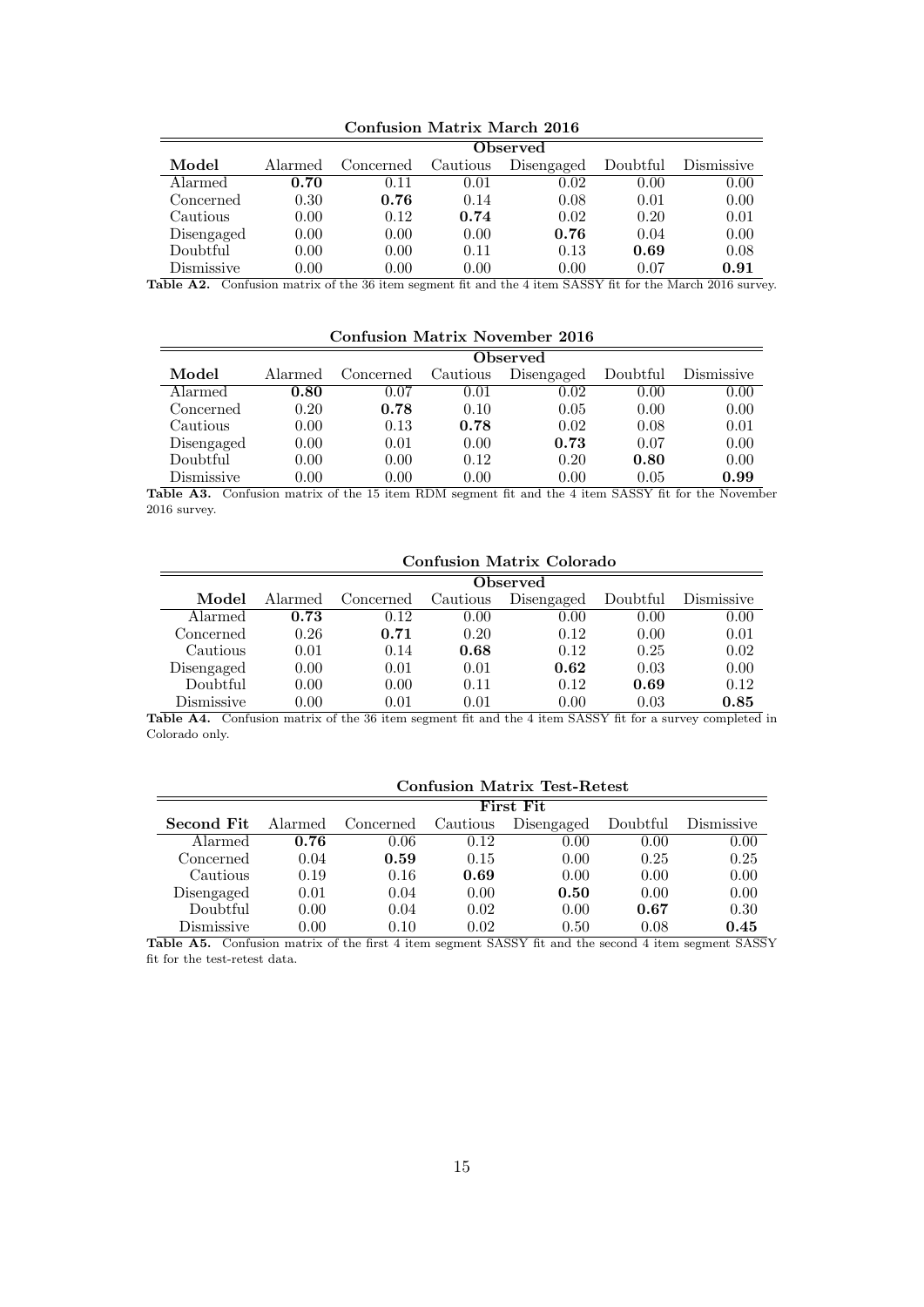# Appendix B. Six Question Model

|            | $\sim$ 0.111 $\sim$ 0.12 $\sim$ 1.100 $\sim$ 1.12 $\sim$ 0.000 $\sim$ 0.000 $\sim$ 0.000 $\sim$ 0.000 $\sim$ 0.000 $\sim$ 0.000 $\sim$ |           |          |            |          |            |  |  |  |  |
|------------|----------------------------------------------------------------------------------------------------------------------------------------|-----------|----------|------------|----------|------------|--|--|--|--|
|            |                                                                                                                                        | Observed  |          |            |          |            |  |  |  |  |
| Model      | Alarmed                                                                                                                                | Concerned | Cautious | Disengaged | Doubtful | Dismissive |  |  |  |  |
| Alarmed    | 0.72                                                                                                                                   | 0.08      | 0.00     | 0.01       | 0.00     | 0.00       |  |  |  |  |
| Concerned  | 0.27                                                                                                                                   | 0.80      | 0.14     | 0.05       | 0.00     | 0.00       |  |  |  |  |
| Cautious   | 0.00                                                                                                                                   | 0.11      | 0.77     | 0.00       | 0.10     | 0.01       |  |  |  |  |
| Disengaged | 0.00                                                                                                                                   | 0.02      | 0.01     | 0.83       | 0.05     | 0.00       |  |  |  |  |
| Doubtful   | 0.00                                                                                                                                   | 0.00      | 0.08     | 0.11       | 0.76     | 0.11       |  |  |  |  |
| Dismissive | $0.00\,$                                                                                                                               | 0.00      | 0.00     | 0.00       | 0.09     | 0.89       |  |  |  |  |

Confusion Matrix Test Set; Six Question Model

Table B1. Confusion matrix of the 36 item segment fit and the 4 item SASSY fit for the 20% hold out data set.

| Confusion Matrix March 2016 Survey; Six Question Model |  |  |  |  |  |  |
|--------------------------------------------------------|--|--|--|--|--|--|
|--------------------------------------------------------|--|--|--|--|--|--|

|            |         | Observed  |          |            |          |            |  |  |  |  |  |
|------------|---------|-----------|----------|------------|----------|------------|--|--|--|--|--|
| Model      | Alarmed | Concerned | Cautious | Disengaged | Doubtful | Dismissive |  |  |  |  |  |
| Alarmed    | 0.69    | 0.10      | 0.01     | 0.00       | 0.00     | 0.00       |  |  |  |  |  |
| Concerned  | 0.30    | 0.81      | 0.14     | 0.08       | 0.00     | 0.00       |  |  |  |  |  |
| Cautious   | 0.00    | 0.09      | 0.78     | 0.02       | 0.14     | 0.01       |  |  |  |  |  |
| Disengaged | 0.00    | 0.00      | 0.00     | 0.81       | 0.03     | 0.00       |  |  |  |  |  |
| Doubtful   | 0.00    | 0.00      | 0.06     | 0.09       | 0.75     | 0.07       |  |  |  |  |  |
| Dismissive | 0.00    | 0.00      | 0.00     | 0.00       | 0.08     | 0.92       |  |  |  |  |  |

Table B2. Confusion matrix of the 36 item segment fit and the 4 item SASSY fit for the March 2016 survey.